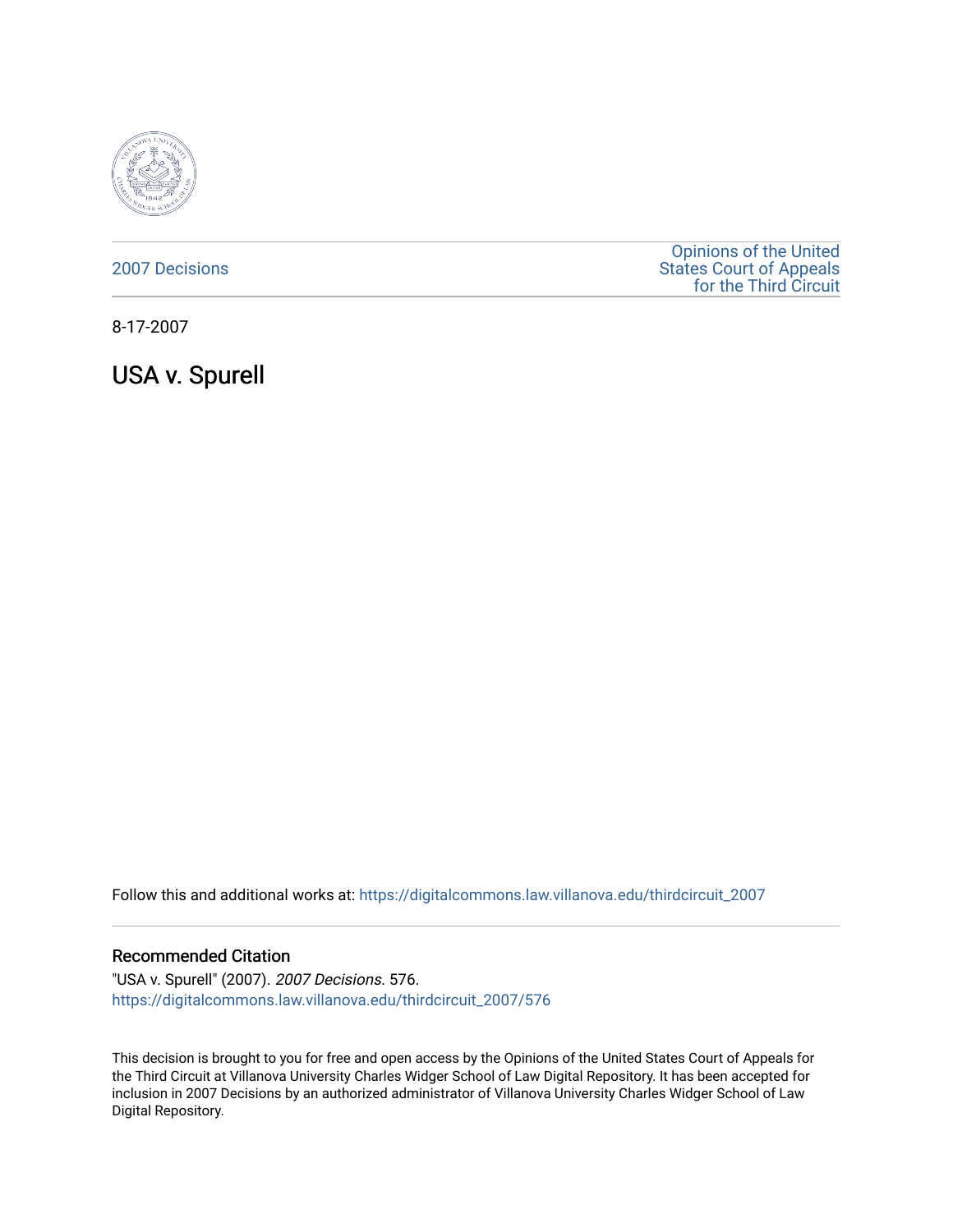## NOT PRECEDENTIAL

# UNITED STATES COURT OF APPEALS FOR THE THIRD CIRCUIT

\_\_\_\_\_\_\_\_\_\_\_

No. 05-5444

### UNITED STATES OF AMERICA

v.

HAROLD SPURELL a/k/a JAMAINE JOHNSON

> Harold Spurell, Appellant

On Appeal from the United States District Court for the Eastern District of Pennsylvania (D.C. Criminal No. 04-cr-00491) District Judge: The Honorable R. Barclay Surrick

 $\overline{\phantom{a}}$   $\overline{\phantom{a}}$   $\overline{\phantom{a}}$   $\overline{\phantom{a}}$   $\overline{\phantom{a}}$   $\overline{\phantom{a}}$   $\overline{\phantom{a}}$   $\overline{\phantom{a}}$   $\overline{\phantom{a}}$   $\overline{\phantom{a}}$   $\overline{\phantom{a}}$   $\overline{\phantom{a}}$   $\overline{\phantom{a}}$   $\overline{\phantom{a}}$   $\overline{\phantom{a}}$   $\overline{\phantom{a}}$   $\overline{\phantom{a}}$   $\overline{\phantom{a}}$   $\overline{\$ 

Submitted Under Third Circuit LAR 34.1(a) June 15, 2007

\_\_\_\_\_\_\_\_\_

BEFORE: McKEE, STAPLETON, and NYGAARD, Circuit Judges.

(Filed: August 17, 2007)

OPINION OF THE COURT \_\_\_\_\_\_\_\_\_\_\_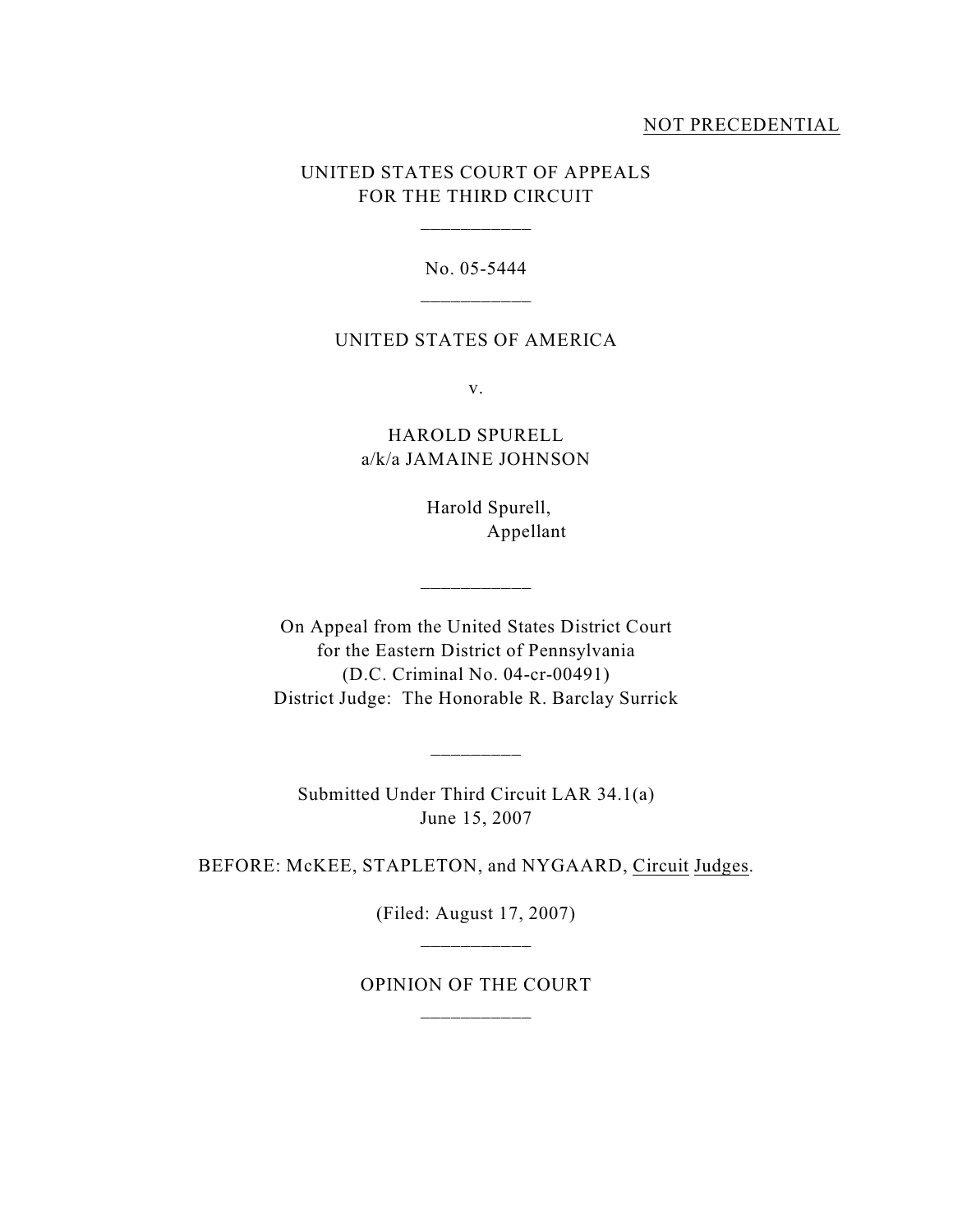#### NYGAARD, Circuit Judge.

Harold Spurell a/k/a Jamaine Johnson was apprehended by Philadelphia police officers after leading them on a high-speed car chase. Attempting to elude arrest, Spurell eventually stopped his car and fled on foot. As he ran from his car, Philadelphia police officers noted a "shiny object" fall from Spurell's waistband. Officers found the object — a .38 caliber revolver loaded with live ammunition. Spurell was apprehended several blocks away and was arrested. Spurell had served more than a year in prison on a felony charge in Montgomery County, Pennsylvania. He was on parole from that conviction and sentence when arrested. Spurell was charged with and found guilty of being a convicted felon in possession of a firearm, a violation of 18 U.S.C.  $\S$  922(g)(1).

While his charges were pending, Spurell made requests of the court and the government to disclose grand jury testimony of Special Agent Uvena of the Bureau of Alcohol, Tobacco and Firearms. The Government refused the request.

After his conviction, but before sentencing, Spurell again requested grand jury testimony, this time arguing that he needed the testimony to challenge his sentence. The District Judge conducted an in camera review and denied Spurell's request. Spurell was sentenced to sixty months incarceration and timely appealed.

Spurell raises two principal issues on appeal, both of which we find meritless. First, Spurell argues that the District Court erred by denying his motion to disclose grand jury testimony. Additionally, Spurell argues that he had a right to confront government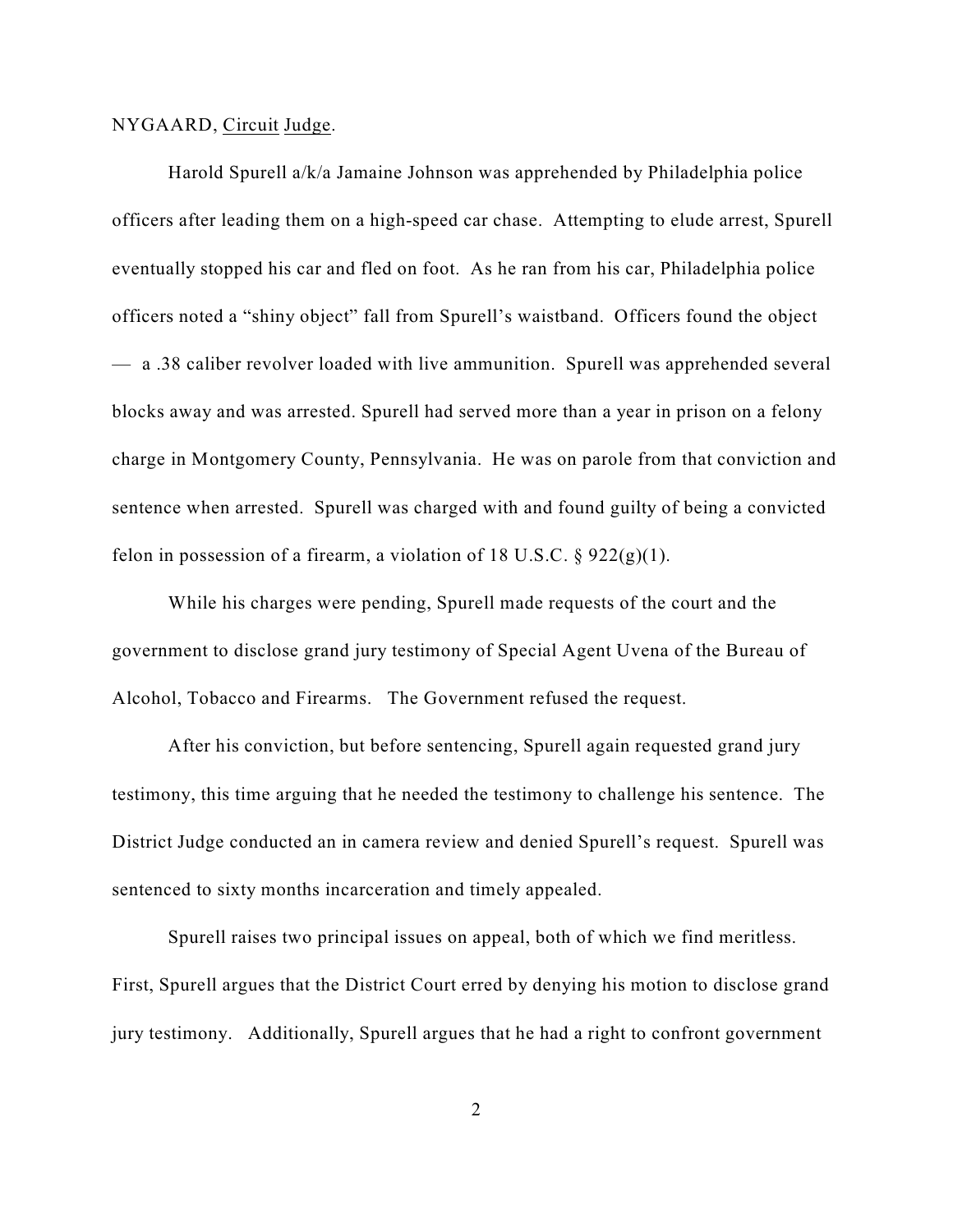trial witnesses — the arresting officers — with any statements they made to the ATF agent.

Spurell's concession that the Government "throughout this prosecution has been completely forthright and complied with all the requirements thrust upon [it]" leaves us less than clear as to what he is challenging on appeal. He does not directly claim a *Brady* error resulting from the District Court's in camera review of the grand jury testimony. As he argues in his brief:

When the District Court reviewed the grand jury testimony before sentencing of the Appellant, it would have been evaluating it only for Brady material as that was the basis of Appellant's then submission for the authorization of the release of the grand jury testimony itself.

Appellant's Brief at 13.

Spurell's claims most resemble an alleged Jencks Act violation. The Jencks Act requires a court, upon motion of the defendant and after direct examination of a government witness, to order the United States to produce to the defense "any statement ... of the witness in [its] possession ... which relates to the subject matter as to which the witness has testified." 18 U.S.C. § 3500(b). The key to the application of the Jencks Act is that the witness in question must have testified at the trial*.* Put another way, there is no obligation under the Jencks Act for the Government to provide statements made by a witness who does not testify at trial. Here, the ATF agent did not testify at trial. Indeed, none of the witnesses who testified at trial testified to the grand jury. There was no error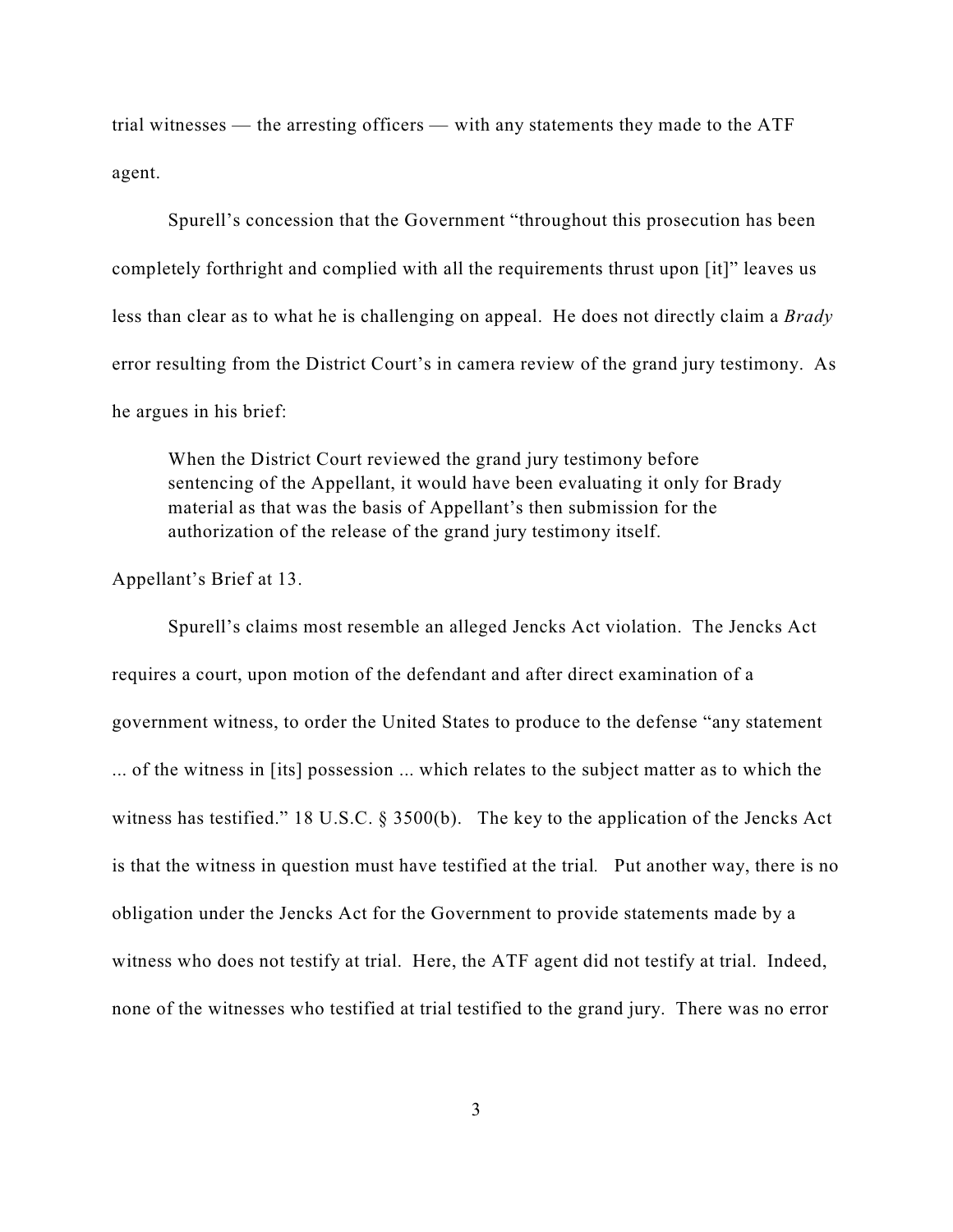in the Government's failure to provide the ATF agent's grand jury testimony to Spurell post-trial.

Second, Spurell challenges the instructions the District Judge gave to the jury on the issue of witness credibility. Spurell did not object to the instructions at trial. Consequently, our review is limited to plain error — *see Jones v. United States*, 527 U.S. 373, 389 (1999) — and we find none. The District Court's charge on witness credibility was lengthy, detailed and thorough. It is undisputed that the challenged jury instruction in its entirety was a correct statement of the law. Spurell claims instead that the District Court erred when it failed to instruct the jury that it should consider the relationships "witnesses may have to each side of the case and how the witnesses may be affected by the outcome of the case." The record convinces us that the District Court's instruction sufficiently address how jurors are to evaluate a witness's testimony.<sup>1</sup> We find no reversible error.

Appellant's Br. at 16-17.

<sup>&</sup>lt;sup>1</sup>The District Court's extensive instructions on this subject included, for example, the following:

<sup>&</sup>quot;But in making your assessment, you should carefully scrutinize all of the testimony given by the witness. You should consider the circumstances under which the witness has testified, and all of the other evidence which tends to show whether the witness, in your opinion, is worthy of belief. You should consider each witness's intelligence, each witness's motive to falsify, the state of mind, appearance, and demeanor of the witness on the witness stand."